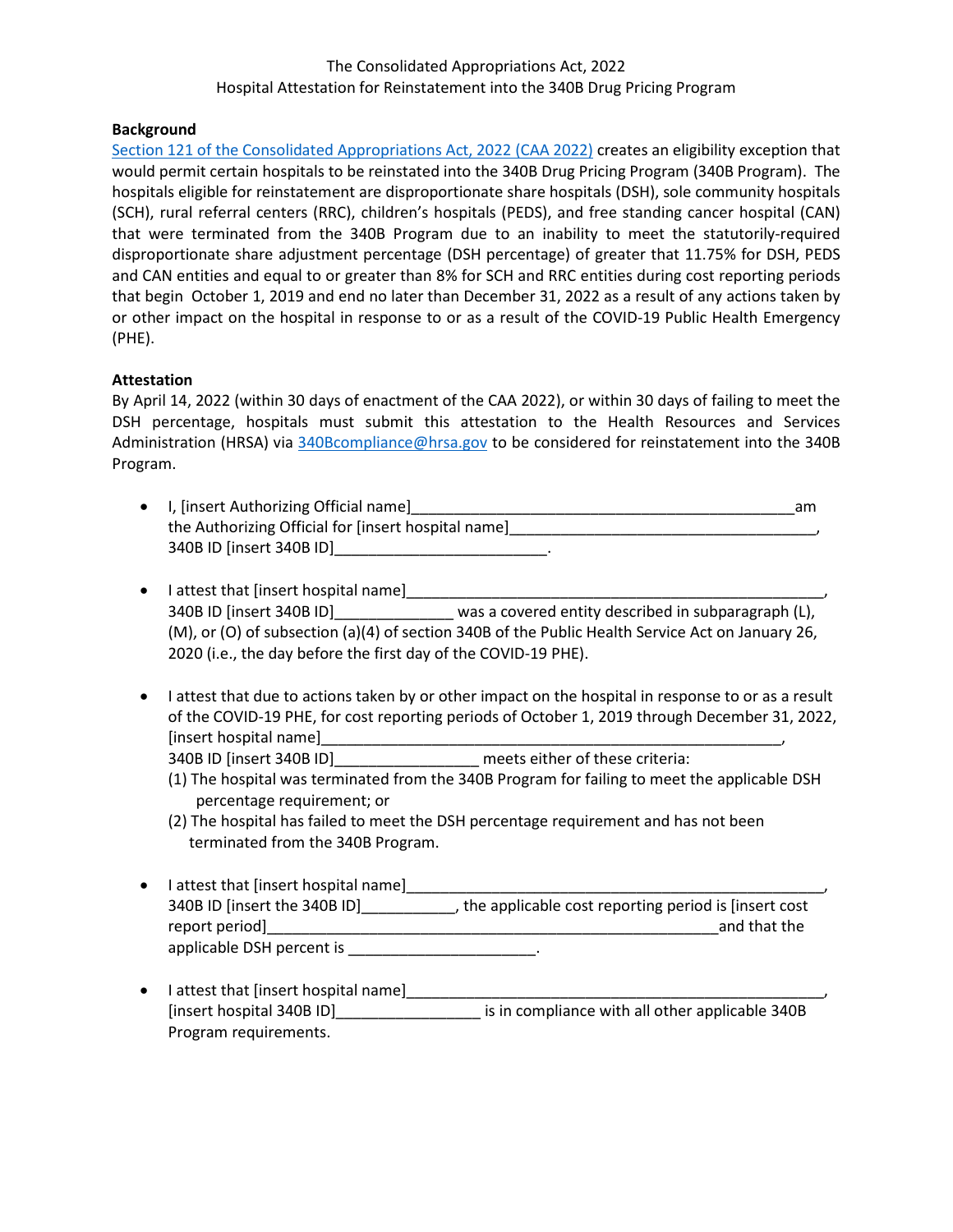# The Consolidated Appropriations Act, 2022 Hospital Attestation for Reinstatement into the 340B Drug Pricing Program

# **Justification**

In this section, please provide information on any actions taken by or other impact on the hospital in response to or as a result of the COVID-19 PHE that may have impacted the hospital's ability to meet the applicable required DSH percentage for participation in the 340B Program. If you need more space, please attach additional pages.

TEXT BOX